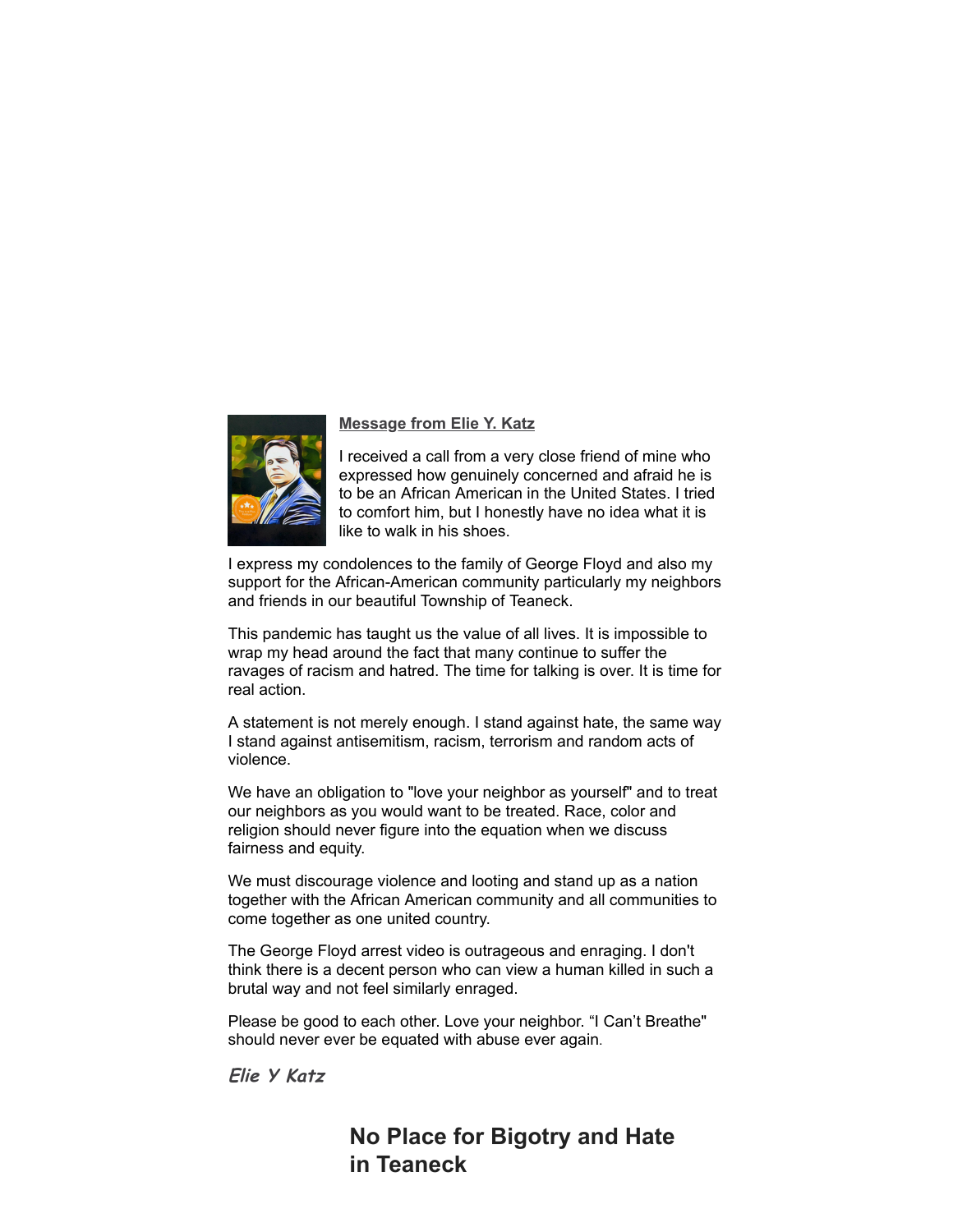

Message from Township Manager Dean Kazinci:

There is NO PLACE FOR BIGOTRY AND HATE IN TEANECK, or anywhere else in our society. The Township remains committed to making Teaneck a safe community. Although the tragedy in Minneapolis, Minnesota

occurred hundreds of miles away, the impact is felt all over the nation and world, especially in the African America community. As a previous member of the law enforcement community, I know that those in this profession, especially our brave men and women at the Teaneck Police Department, work earnestly to serve our community with fairness and sincerity. However, we cannot permit or accept those who stain the profession and promote distrust amongst our communities. This type of conduct will not be tolerated. The Township of Teaneck will continue to work with our partner stakeholders to ensure that we are policing with fairness, transparency, and dignity. Our thoughts and prayers remain with the family of George Floyd and the citizens of Minnesota during this difficult time.



**Message from Teaneck Congregation Rinat Yisrael**

בִּצֶלֶם אֱלֹקים בַּרַא אֹתו "In G-d's Image did He make man" בראשית א:כז Genesis 1:27

ְצֶדֶק צֶדֶק, תִּרְדֹּף "Justice, Justice you shall pursue" דברים טז:כ Deuteronomy 16:20

Congregation Rinat Yisrael reaffirms its unambiguous condemnation of racism or hatred in any form. We express our condolences to the family of George Floyd, and express our support for the African-American community particularly those with whom we share our beautiful Township of Teaneck. Teaneck has a long history of tolerance and mutual understanding, and we are proud bearers of that legacy. Congregation Rinat Yisrael is committed to advancing that legacy going forward. Rabbi Yosef Adler Bina Faber, President



### **From the Teaneck Jewish Center**

Statement on the Killing of George Floyd and **Riots** 

Dear Friend,

We are experiencing deeply troubled times right now in our country. The scourge of the pandemic has now been compounded by the worst racial unrest we have seen in many years, and even decades.

While I look forward to communicating with you more broadly towards the end of the week, I want you to know that I have been in touch with **both our local police officers, who bring honor and dignity to their profession, to offer them our support, and African American faith leaders and communities, to offer them my personal and communal support**.

For now, let me simply state the following basic principles.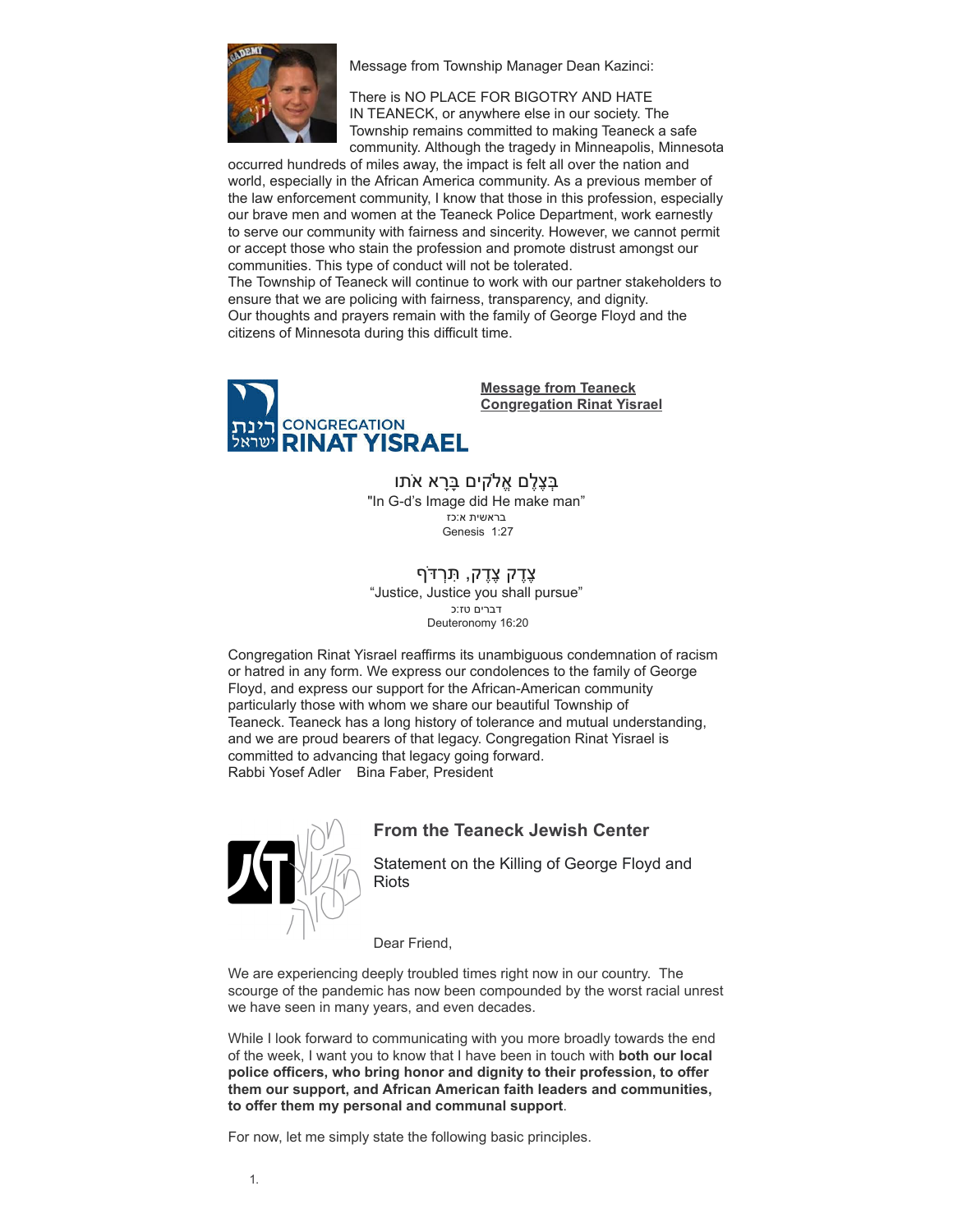2. There are no words for the act of ruthlessness and brutality which occurred in Minneapolis other than the one with which the police officer who killed George Floyd was charged: murder. We live in a country, thankfully, of due process, and justice must be served in the proper manner. And yet, as the Minneapolis chief of police said when questioned as to why he fired the officers involved with unprecedented speed, 'we all know what we saw.' For anyone who takes the statement of our Sages "beloved is man for he has been created in the image of the Almighty", what we saw, in fact, is an affront to both man and God alike. 3.

This is not the first time, nor the second time, nor the third time that there has been excessive use of force resulting in the death of an African American male. One time alone is too many. **And, we have to understand that just as we experience acts of antisemitism not as isolated incidents, but ones which touch the deepest core of our being, and call to mind our historical trauma and suffering, each act of violence directed against the African American community equally touches a deep reservoir or suffering which stretches back to this country's original sin, chattel slavery of Africans brought here against their will**.

1.

2. The overwhelming majority of law enforcement, of every race and religion, including African Americans, bring honor and dignity to their essential public service. We need to understand that the officers involved in the killing of George Floyd, and similar events in the past, **do not represent law enforcement in any sense**. As the chief of police in Minneapolis expressed, police officers across the country are outraged when they see this disgraceful behavior, and it is unfair to assign any collective guilt. On the contrary, we need to remember "do not judge your friend until you have been in his place." How many of us can even begin to comprehend how difficult the work of law enforcement truly is, when any routine traffic stop could potentially be a life threatening encounter? Let us continue to honor and show great respect for law enforcement. 3.

#### 1.

2. As former First Lady Michelle Obama said, **each and every one of us has a responsibility to root out racism**. This is not the work of the African American community alone, but of every decent American of good faith. Let us all strive to follow in the path of Dr. Martin Luther King, who demonstrated to the entire world that the only response to the sickness of racism was not violence and looting, however understandable the outrage may be, but in **peaceful** protest. These deplorable riots only harm the deeply just cause from which they have emerged.

3.

Let us pray that the Almighty will give us the strength, courage, and moral clarity to

*properly* bind the deep wounds of this nation, and to do all that it is in our power to bring that great vision of Dr. King closer towards its realization, "when all of God's children" will live together in peace, harmony, and mutual respect.

**ORTHODOX UNION** 



#### **Statement by the Union of Orthodox Jewish Congregations of America in the Wake of the Death of Mr. George Floyd and National Protest**

Today, in the wake of last week's death of Mr. George Floyd at the hands of police officers in Minneapolis and days of protests that have followed, the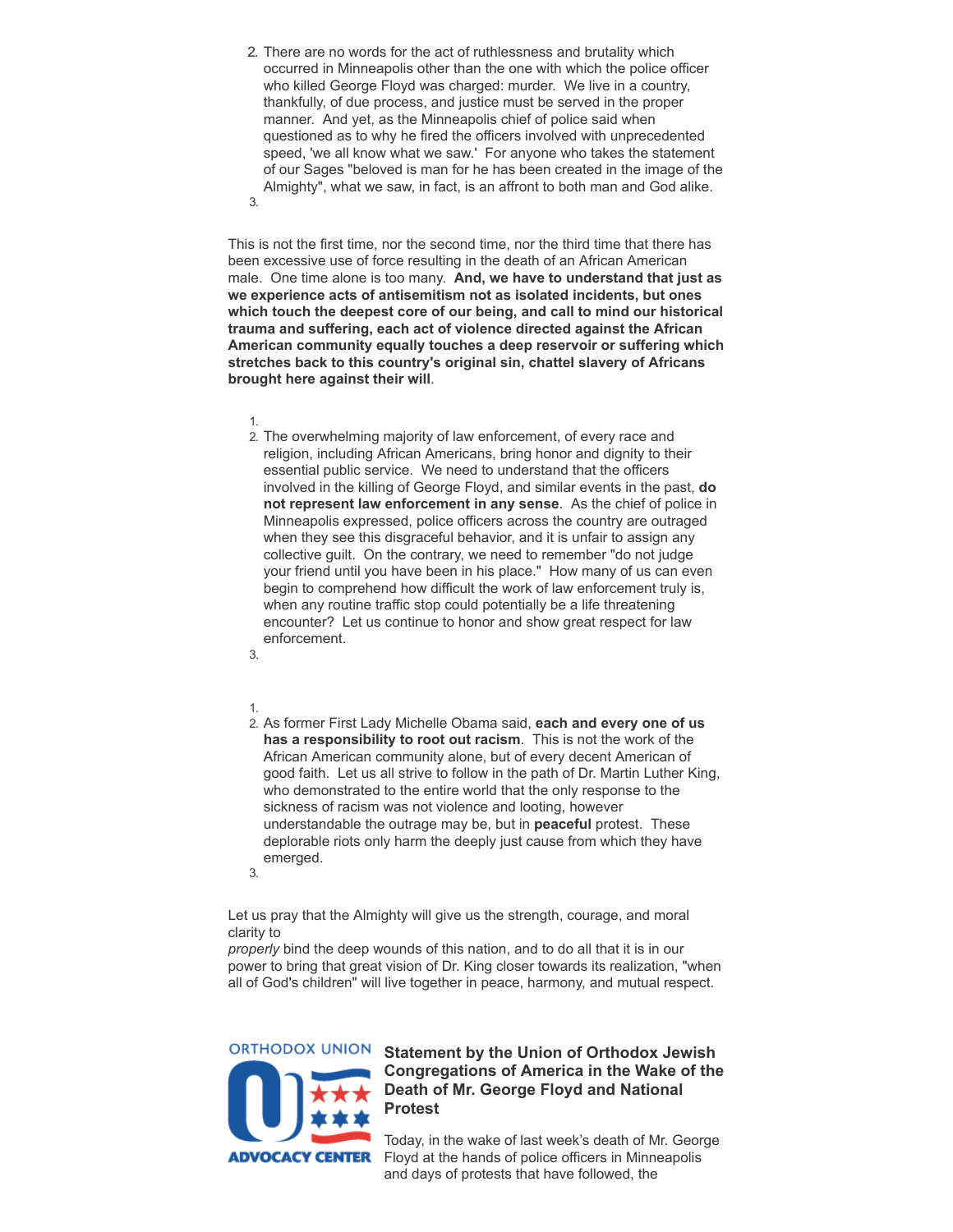leadership of the Union of Orthodox Jewish Congregations of America ("Orthodox Union") issued the following statement:

We are saddened, sickened, and outraged to have seen another broadcast video of an African-American man dying at the hands of police officers. Racism is not a thing of the past or simply a political issue. It is a real and present danger that must be met head on. As religious Jews, we believe the most important starting point for the national discourse that must take place is the recognition that all people are created in the image of G-d and that each human life is of infinite value. Indeed, the United States of America was founded upon this principle and, at its best, persistently strives to make it manifest in America's laws and policies.

Yet, we are again witnessing that too many communities around this country feel their voices are not being heard, their complaints about racist treatment are unheeded, and we are not doing enough to point out that this brutal and unjust treatment is antithetical to basic American values.

People of good conscience must never turn a blind eye when people are being deprived of their human dignity and even their lives. Indifference is not an option. The right of citizens outraged by these events to engage in peaceful public protest is to be protected as a fundamental right. But that should not lead to violence and vandalism, including assaulting law enforcement officers. We plead for an end to the violence in the wake of this tragedy. We pray for comfort for grieving families and friends. We pray for peace across the United States while the legal process moves forward. We also join in the demand for a full investigation that results in rightful accountability and actual justice. In 2019, the American Jewish community experienced its most deadly, violent and disturbing outbreak of anti-Semitism. Thus, we are acutely sensitive to the essential imperative to foster tolerance and respect in this highly diverse society in which we live.

We call on all Americans to unite in the pursuit of justice and brotherly love and respect, regardless of race, creed or color. In this encounter, let us all seek greater understanding amongst our fellow men and women – all of whom are created in the image of God. Let us work in partnership toward eradicating all forms of bigotry and racism and making the United States the "more perfect union" we all pray for it to be.

# Dear God.

Be with us in this moment of our turmoil. Protect the lovers and heal the haters. Overshadow the country with the spirit of Your good. Lead us through these waters for they are rough and we are frightened. Bless our precious world.

Amen